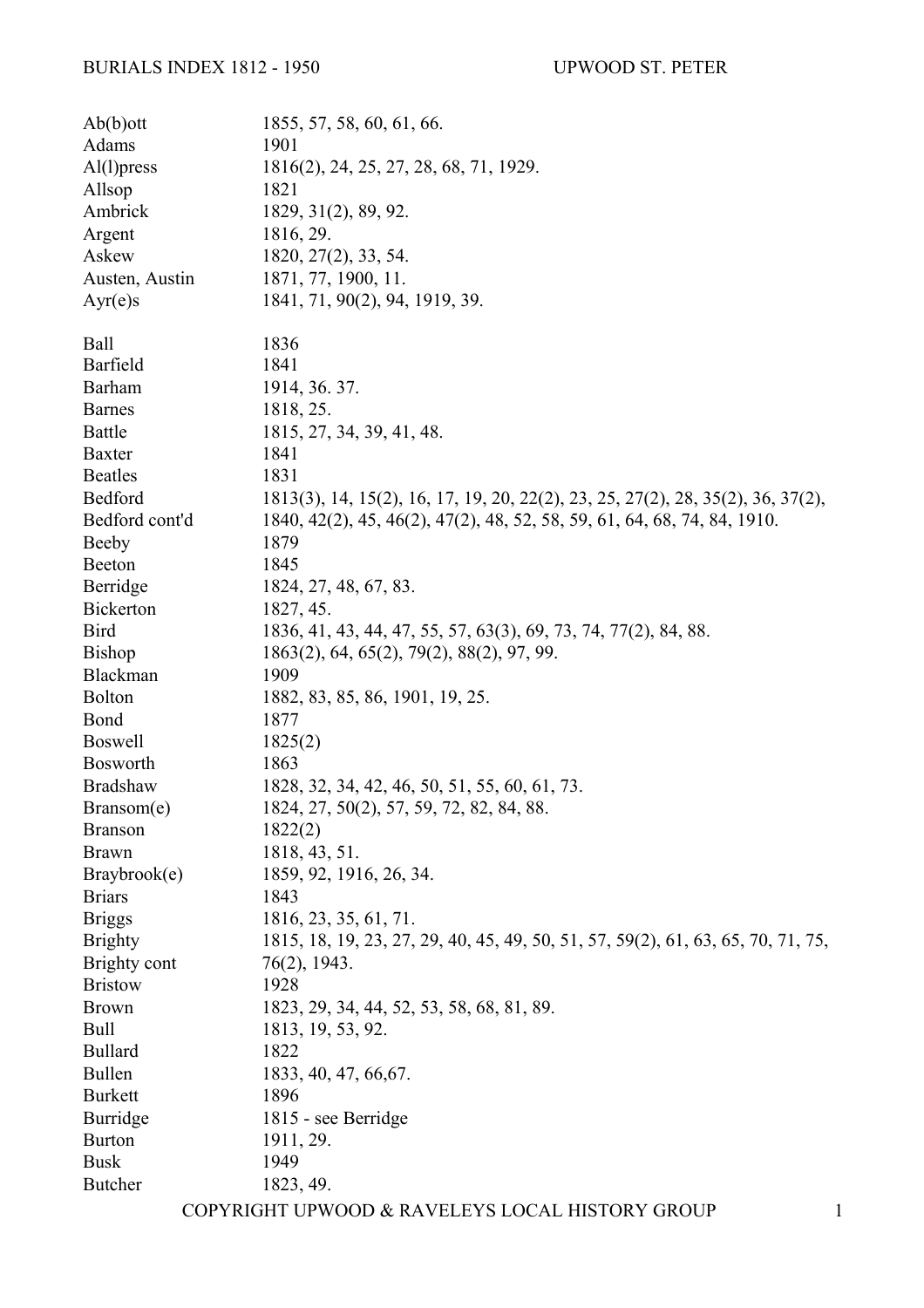## BURIALS INDEX 1812 - 1950 UPWOOD ST. PETER

| <b>Butler</b>     | 1827, 29, 38, 55, 67, 1934.                                                  |
|-------------------|------------------------------------------------------------------------------|
| Cannard           | 1852, 59, 79.                                                                |
| Carr              | 1826, 32, 85.                                                                |
| Carter            | 1822, 25, 27, 37, 45, 67, 68, 75.                                            |
| $Cat(t)$ ling     | $1840(2)$ , 79, 86.                                                          |
| Cawcutt           | 1877                                                                         |
| Chandler          | 1820, 23, 27(2)                                                              |
| Chapman           | 1814, 24, 35, 44, 45(2), 50(2), 52(2), 53, 57, 97, 1927, 33.                 |
| Chillery          | 1897                                                                         |
| Churchill         | 1929                                                                         |
| Clark             | 1835, 39, 40, 43(2), 44, 47, 49(2), 52, 54, 74.                              |
| Clarke            | 1816(2), 20, 22, 26, 27, 28, 29, 30, 47, 76, 92, 1913, 18.                   |
| Clements          | 1823, 30, 33(2), 43, 45(2), 61.                                              |
| Cockerill         | 1813                                                                         |
| Colbert           | 1874, 1907, 37, 41.                                                          |
| Colls             | 1819, 25.                                                                    |
| Cook              | $1928(2)$ , 32, 38.                                                          |
| Cooley            | 1815                                                                         |
| Cordell           | 1841, 47, 67.                                                                |
| Cotton            | 1880                                                                         |
| Cousins, Cozens   | 1831, 58, 70, 77, 80.                                                        |
| Cowling           | 1827, 50.                                                                    |
| Cox               | 1834, 37, 48, 59, 73(2), 75, 79, 99, 1906, 07, 10, 14.                       |
| Crane             | 1853                                                                         |
| Crookston         | 1938                                                                         |
| Cross             | 1823, 29, 42(2), 45, 58, 59, 60, 63, 83, 1900(2), 02, 05, 15, 19, 32(2), 41. |
| Cumpton           | 1830                                                                         |
| Curtis            | 1886, 1916, 22, 24.                                                          |
| Darlow            | 1845, 48, 53, 56.                                                            |
| Darwood           | 1885, 97, 1938, 42, 46.                                                      |
| Day               | 1819, 36, 1912.                                                              |
| Deighton          | 1915, 28, 41.                                                                |
| Denton            | 1832, 54.                                                                    |
| Dew               | 1861, 72, 80, 87.                                                            |
| Dewberry, Dewbery | 1865, 83.                                                                    |
| Dobbs             | 1819, 39, 52, 66.                                                            |
| Dodson            | 1915                                                                         |
| Doggett, Doggit   | 1850, 53.                                                                    |
| Drage             | 1891                                                                         |
| Duell             | 1914                                                                         |
| Edwards           | 1873, 75, 1912, 14, 16 17, 24, 37, 48, 40(2), 44, 47.                        |
| Elderkin          | 1852, 53, 55, 73(2), 78(2), 79, 92, 1908, 24, 30, 37, 48.                    |
| Elston            | 1862                                                                         |
| Evans             | 1920                                                                         |
| Everet, Everitt   | 1824, 30.                                                                    |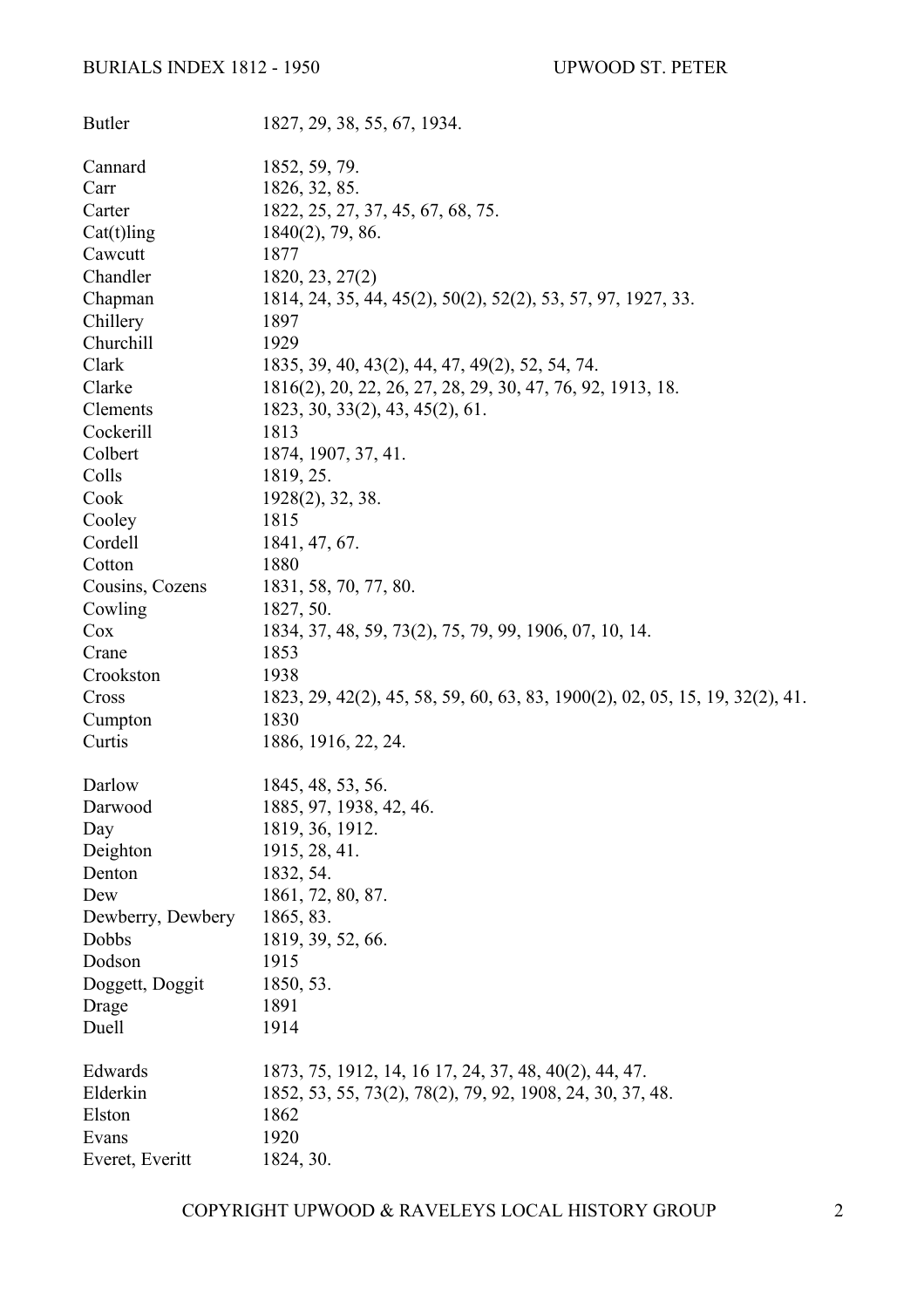| Fairley, Farley  | 1861, 67, 69, 78.                                                                  |
|------------------|------------------------------------------------------------------------------------|
| Farrer           | 1834                                                                               |
| Feakins          | 1866                                                                               |
| Firth            | 1932                                                                               |
| Fisher           | 1948                                                                               |
| Ford             | 1892, 1905, 13, 27, 32.                                                            |
| Fordham          | 1919, 30, 49.                                                                      |
| Foster           | 1816, 20, 22, 26, 31, 35(3), 37, 39, 44(2), 45(2), 47, 50, 52, 56, 62, 63, 66, 71, |
| Foster cont'd    | 1872, 75, 83, 89, 95, 98.                                                          |
| Fountain         | 1817, 18, 19, 33(3), 34, 42(2), 45, 47, 58, 59, 60, 65, 73, 76, 82, 86, 90, 1908,  |
| Fountain cont'd  | 1916, 32.                                                                          |
| Fowler           | 1837, 39.                                                                          |
| Furnell          | 1892, 95, 1923, 33, 35, 37, 40, 50.                                                |
| Gale             | 1849, 50.                                                                          |
| Gamblidge        | 1831                                                                               |
| Garrett          | 1893                                                                               |
| Gaunt            | 1885, 97. 1912, 24, 26, 47.                                                        |
| Gavins           | 1814, 16.                                                                          |
| Gee              | 1845                                                                               |
| Gilson           | 1866                                                                               |
| Ginn             | 1847, 53.                                                                          |
| Glover           | 1879, 1901, 23, 29, 45.                                                            |
| Goodes           | 1819, 22, 23(2).                                                                   |
| Gooding          | 1872, 82.                                                                          |
| Govier           | 1869, 1916, 18.                                                                    |
| Gowler           | 1857                                                                               |
| Grange           | 1838, 60, 62, 65, 67, 69, 1932.                                                    |
| Green            | 1818, 20, 31, 35, 36, 44, 66, 83, 1938.                                            |
|                  |                                                                                    |
| Hall             | 1813, 19, 26, 29, 42(2), 45, 52, 61, 62, 65, 57, 1935, 36.                         |
| Hardy            | 1869                                                                               |
| Harlick, Harlock | 1820, 26, 53, 58, 64, 67, 73, 89, 94.                                              |
| Harrity          | 1899                                                                               |
| Hawk(e)s         | 1837, 88, 90, 96, 1922.                                                            |
| Hawkins          | 1835                                                                               |
| Henson           | 1821                                                                               |
| Hepwell, Hipwell | 1860, 61.                                                                          |
| Hill(s)          | $1817(2)$ , 20, 23(2), 32(3), 47, 71, 75.                                          |
| Hobbs            | 1824, 26, 48, 56, 67, 71, 87, 93(2), 1908, 11, 15, 21, 25, 31, 32, 35, 41, 46.     |
| Holder           | 1815, 20, 31, 22, 28, 50.                                                          |
| Hollis           | 1944                                                                               |
| Hosworth         | 1832                                                                               |
| Howe             | 1839                                                                               |
| Huckles          | 1835                                                                               |
| Hughes           | 1875, 85, 1917, 22, 24, 26, 38.                                                    |
| Hutchcraft       | 1814, 28, 35, 37, 45, 51, 60, 70, 80.                                              |
|                  |                                                                                    |
| Illett           | 1833                                                                               |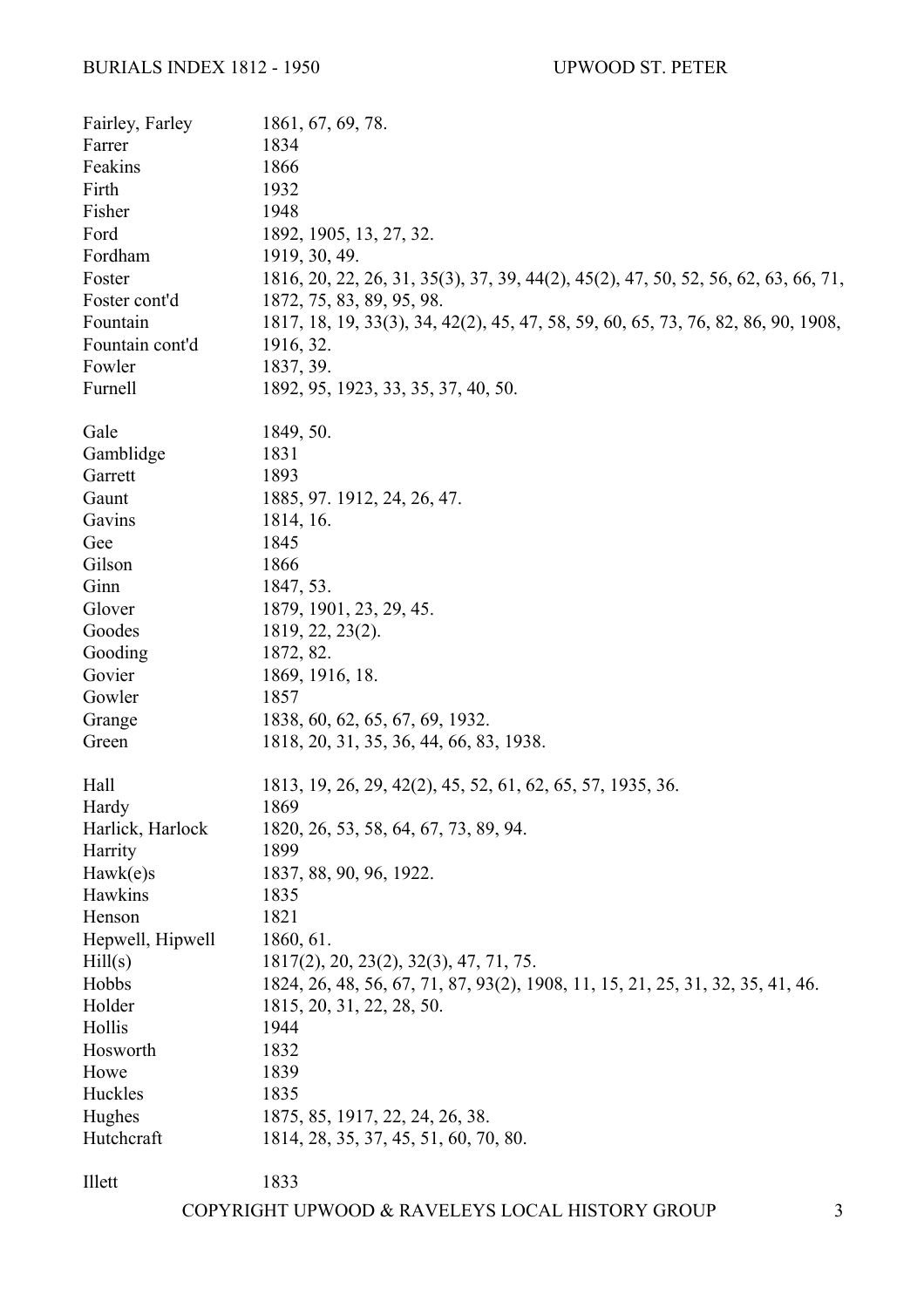| Ingermills        | 1828                                                                             |
|-------------------|----------------------------------------------------------------------------------|
| Ingle             | 1825(2), 29, 32, 57, 63, 90, 1930, 45.                                           |
| Inglesby          | 1826, 31, 38.                                                                    |
| Ingram            | 1902, 12.                                                                        |
| $Is(e)$ ley       | 1824, 25, 28, 32(3), 36, 37, 38, 53, 58, 76, 78, 87, 94, 1900, 09, 24, 29.       |
| Jacobs            | 1879, 1900, 12, 17, 25.                                                          |
| Jarvis            | 1868                                                                             |
| Jay               | 1841                                                                             |
| Joice, Joyce      | 1813, 28.                                                                        |
| Judd              | 1816, 22, 28, 36, 44, 46, 56, 65, 68.                                            |
| Kay               | 1907                                                                             |
| Kennell, Kenel(1) | 1814, 28(2), 32(2), 37, 53, 54, 64, 65(2), 74, 78, 1901, 14, 15, 20, 36.         |
| Key               | 1836, 57, 62, 63, 74, 86, 90, 95, 1904, 07, 14, 23, 26, 34, 49.                  |
| Kidman            | 1921                                                                             |
| Kilby             | 1912                                                                             |
| King              | 1815, 20, 22, 26(3), 39, 47(2), 49, 51, 54, 86, 99, 1902, 07, 30, 41(2), 42.     |
| $King(s)$ ton     | 1828, 32, 33, 40, 41, 42, 51, 55(2), 56, 65, 84, 85.                             |
| Kisby             | 1883, 92.                                                                        |
| Kitchener         | 1944                                                                             |
| Knight            | 1834, 35(2), 37, 38, 44(2), 51, 59(2), 62, 65(2), 69, 70, 75, 78, 81, 95, 1901,  |
| Knight cont'd     | 1902, 04, 15, 16.                                                                |
| Langford          | 1841, 49.                                                                        |
| Lant              | 1819, 39, 63, 64.                                                                |
| Larrit(t), Larrut | 1814, 22, 26, 30, 56, 60, 72.                                                    |
| Law               | 1823                                                                             |
| Leach             | 1868, 90, 1918, 29, 40, 43.                                                      |
| Lee               | 1854                                                                             |
| Lenton            | 1834, 36.                                                                        |
| Lightfoot         | 1815, 22, 40, 42, 53, 55, 68, 69, 88.                                            |
| Lockwood          | 1905                                                                             |
| Lovedon           | 1889                                                                             |
| Mahew, Meahew     | 1840, 42(2) see Mehew                                                            |
| Mann              | 1815                                                                             |
| Marrington        | $1850(2)$ , 80.                                                                  |
| Marshall          | 1913                                                                             |
| Martin            | 1814, 17, 38, 39, 50, 64, 85.                                                    |
| Mason             | 1934, 36, 41.                                                                    |
| May               | 1855, 56, 59, 61(3).                                                             |
| Mee               | 1818, 33, 70.                                                                    |
| Mehew, Mayhew     | 1813, 27(2), 46, 50, 54, 56, 63(2), 64, 75, 78, 87, 89, 1901.                    |
| Miller            | 1817, 21, 24, 43, 47.                                                            |
| Mills             | 1820, 23, 29, 33, 37, 43, 46, 48, 52, 54(2), 55, 57, 59, 62, 83, 79, 82, 83, 92, |
| Mills cont'd      | 1893, 97, 98.                                                                    |
| Mitchell          | 1819                                                                             |
| Moore             | 1866                                                                             |
| Murfin            | 1871, 90, 97, 1921, 28, 33, 35.                                                  |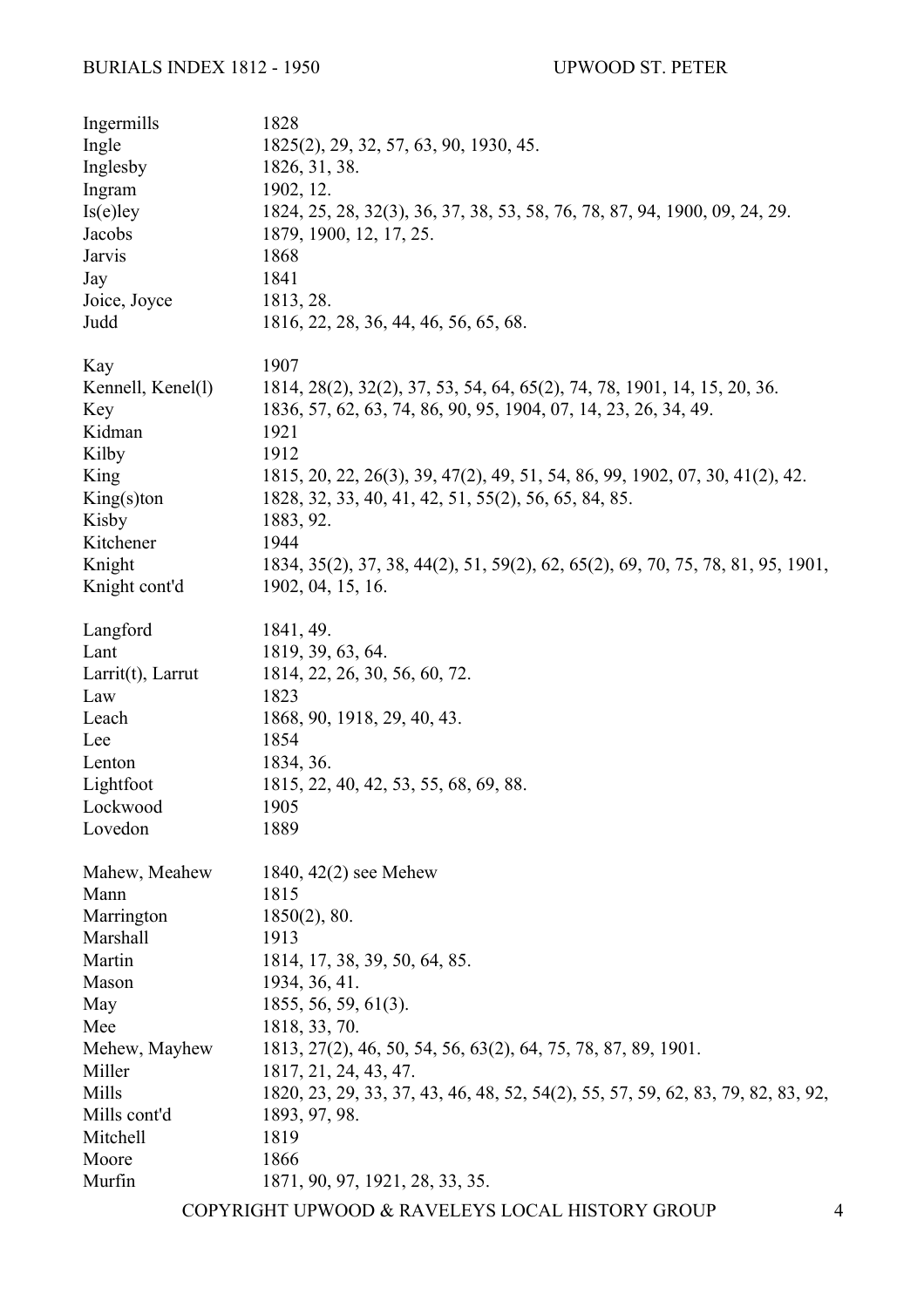| Natt               | 1885                                                                            |
|--------------------|---------------------------------------------------------------------------------|
| Newton             | 1943, 50.                                                                       |
| Norris             | 1940                                                                            |
|                    |                                                                                 |
| Otey               | 1813, 26.                                                                       |
| Pack               | 1814, 23, 27, 28, 29, 32(2), 38, 39, 71, 78, 99.                                |
| Pain(e)            | 1868, 74.                                                                       |
| Palmer             | 1873(2)                                                                         |
| Parks              | 1918                                                                            |
| Peach              | 1872, 78, 81, 1904.                                                             |
| Pentelow           | 1861, 67.                                                                       |
| Perry              | 1821, 22(2), 37.                                                                |
| Phillips           | 1832                                                                            |
| Pitcher            | 1923, 26.                                                                       |
| Pooley             | 1816, 20, 22, 28, 31(2), 35, 36, 39(2), 42, 48, 50, 60.                         |
| Potts              | 1926                                                                            |
| Poulter            | 1918, 22, 29, 32, 38.                                                           |
|                    |                                                                                 |
| Rappit(t)          | 1835, 48, 60.                                                                   |
| Rawlings           | 1900                                                                            |
| Ray                | 1820, 44, 50, 51, 52(3), 53, 55, 56, 57, 60, 61, 72, 77, 85.                    |
| Redhead            | 1829                                                                            |
| Reed               | 1842                                                                            |
| Reeves             | 1814                                                                            |
| Renolds, Reynold   | 1816, 23.                                                                       |
| Revell             | 1900, 22.                                                                       |
| Richards           | 1907                                                                            |
| Richardson         | 1895                                                                            |
| Rider              | 1857                                                                            |
| Robbins            | 1941                                                                            |
| Roberts            | 1828                                                                            |
| Rose               | 1815, 16, 34, 38, 46.                                                           |
| Ross               | 1828, 29, 31(2), 42, 77.                                                        |
|                    |                                                                                 |
| Scarr              | 1936, 42.                                                                       |
| Scotney            | 1852                                                                            |
| Seaton             | 1813, 25, 27, 29, 31(2), 33, 37, 48, 49, 52, 60, 63(2), 66, 68, 72(2), 74, 75,  |
| Seaton cont'd      | 1876(2), 77(2), 80(2), 82, 83, 86, 90, 1900, 05, 24, 27, 29, 31, 45.            |
| Setchel(1)         | 1828(2), 35, 41, 44, 47, 49, 50, 53, 56, 64, 67, 69, 73, 75, 76.                |
| Shaw               | 1904                                                                            |
| Shelton            | 1816, 30, 31, 42, 47, 58, 61(2), 62, 68, 76, 78, 79, 80(2), 81, 82, 83, 86, 88, |
| Shelton cont'd     | 1892, 94, 1900, 03, 04, 11, 12, 15, 18, 20, 21, 31, 40(2), 45(2).               |
| Shephard, Shepherd | 1822, 25, 26, 32, 46, 81, 82, 1905.                                             |
| Shepperson         | 1949                                                                            |
| Shilton            | 1903                                                                            |
| Silk               | 1923                                                                            |
| Simpson            | 1824, 34.                                                                       |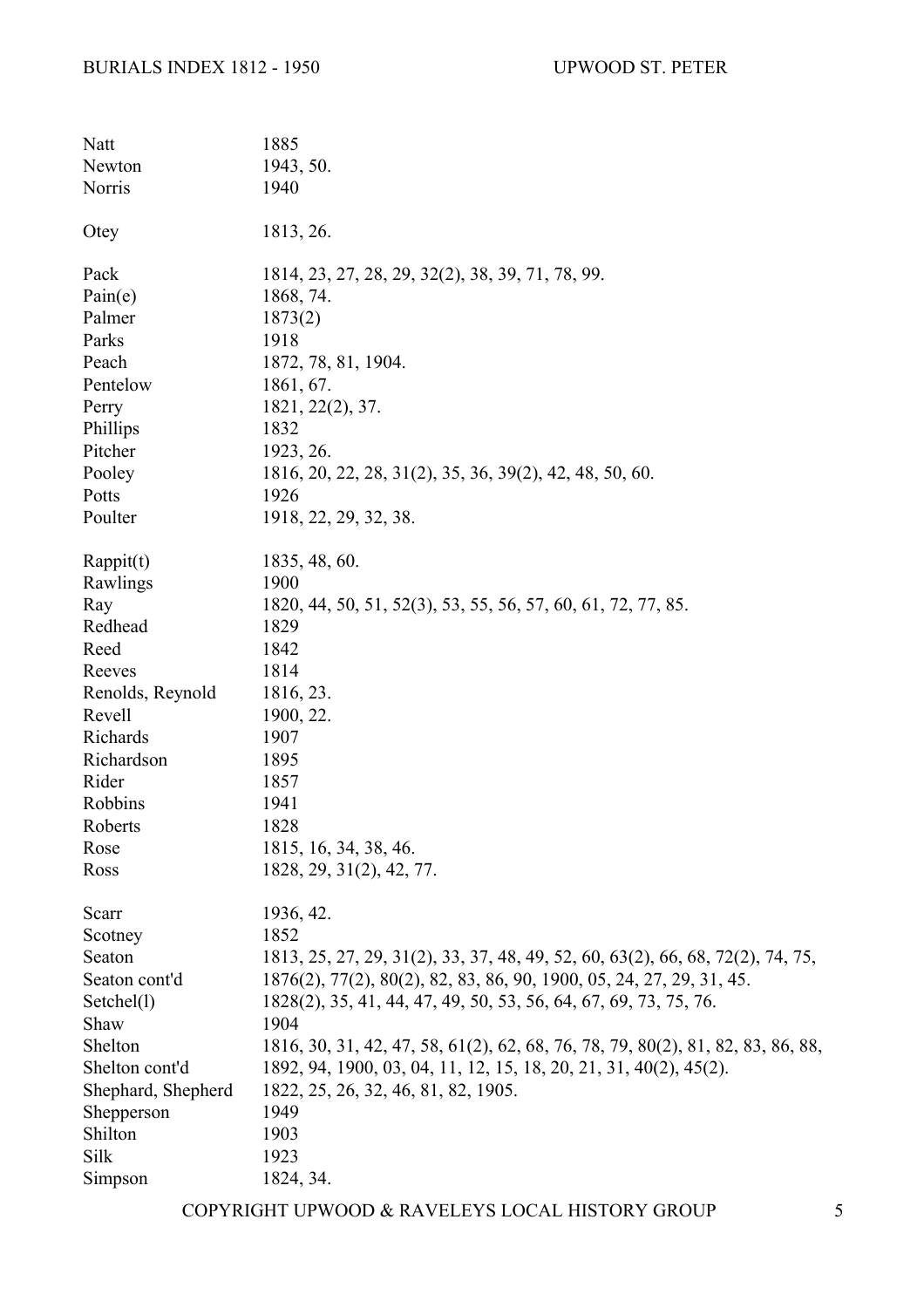| Sinclair           | 1818, 23, 32, 41, 50, 58, 59, 61, 64, 72, 85, 95, 1905, 24(2), 30.                 |
|--------------------|------------------------------------------------------------------------------------|
| Skinner            | 1935, 42.                                                                          |
| Slack              | 1832, 44, 55, 73, 1906, 10.                                                        |
| Slow               | 1816, 34.                                                                          |
| Smith              | 1815, 16, 24, 25(2), 27(2), 29, 30, 31, 32(2), 37, 40, 43, 46, 52, 56, 64, 71, 72, |
| Smith cont'd       | 1873, 76, 92, 1937, 38.                                                            |
| Snitch             | 1828, 35, 39(2), 43, 51, 57, 60, 63, 66, 67, 69, 74, 81.                           |
| Southwell          | 1861                                                                               |
| Speechley          | 1919, 25.                                                                          |
| Spraggins          | 1823, 25, 26, 31, 32(2), 34, 45.                                                   |
| Squires            | $1860(2)$ , 65, 69, 82.                                                            |
| Stacey             | 1815, 24.                                                                          |
| Staffurth          | 1936, 50.                                                                          |
| Stallan, Stallon   | $1869(2)$ , 71.                                                                    |
| Stephenson         | 1814                                                                               |
| Stewart            | 1939                                                                               |
| Stokly             | 1904                                                                               |
| Stor(e)y           | 1822, 31, 41, 90.                                                                  |
| Stratton           | 1818, 24.                                                                          |
| Sutton             | 1824, 40, 64, 86, 89.                                                              |
| Taburn             | 1879                                                                               |
| Taylor             | 1816, 47, 60, 1935.                                                                |
| Teat               | 1813, 20, 24, 26(3), 27, 33, 36, 37, 40, 41, 45, 52(2), 53, 54(2), 55, 66, 67, 68, |
| Teat cont'd        | 1869, 70, 71, 73, 82, 87(2), 1905, 14, 17, 18, 24, 25, 33.                         |
| $Thom(p)$ son      | 1821, 27, 29, 63, 1913, 14, 28, 22, 24(2), 28, 36, 49.                             |
| Tilley             | 1851, 60.                                                                          |
| Tinsley            | 1874                                                                               |
| Toft               | 1871                                                                               |
| Towns(h)end        | 1847, 57, 58, 64, 66, 69, 74, 84, 90, 92, 1915, 17, 18, 19, 34, 39, 40, 42, 47,    |
| Towns(h)end cont'd | 1949                                                                               |
| Turner             | 1932, 34.                                                                          |
| Tye                | 1909, 18.                                                                          |
| Veal               | 1914                                                                               |
| <b>Voss</b>        | 1860, 68, 89, 1907, 27, 30.                                                        |
| Walker             | 1827, 37(2), 42(3), 45, 53, 69, 70(2), 74, 75, 77, 79, 93, 98, 1913, 19, 38.       |
| Wallis             | $1821(2)$ , 29.                                                                    |
| Ward               | 1848                                                                               |
| Warrington         | 1819, 21, 70, 80.                                                                  |
| W(h)atford         | 1814, 15, 17(2), 26, 29, 33, 35, 36, 43, 44, 46, 47, 49, 51, 60, 61, 66, 67, 69,   |
| W(h)atford cont'd  | $1889(2)$ , 94.                                                                    |
| Watson             | 1916                                                                               |
| Wells              | 1874                                                                               |
| West               | 1933                                                                               |
| Whitney            | 1871(2)                                                                            |
| Wilberson          | 1817                                                                               |
| Willson            | 1884                                                                               |